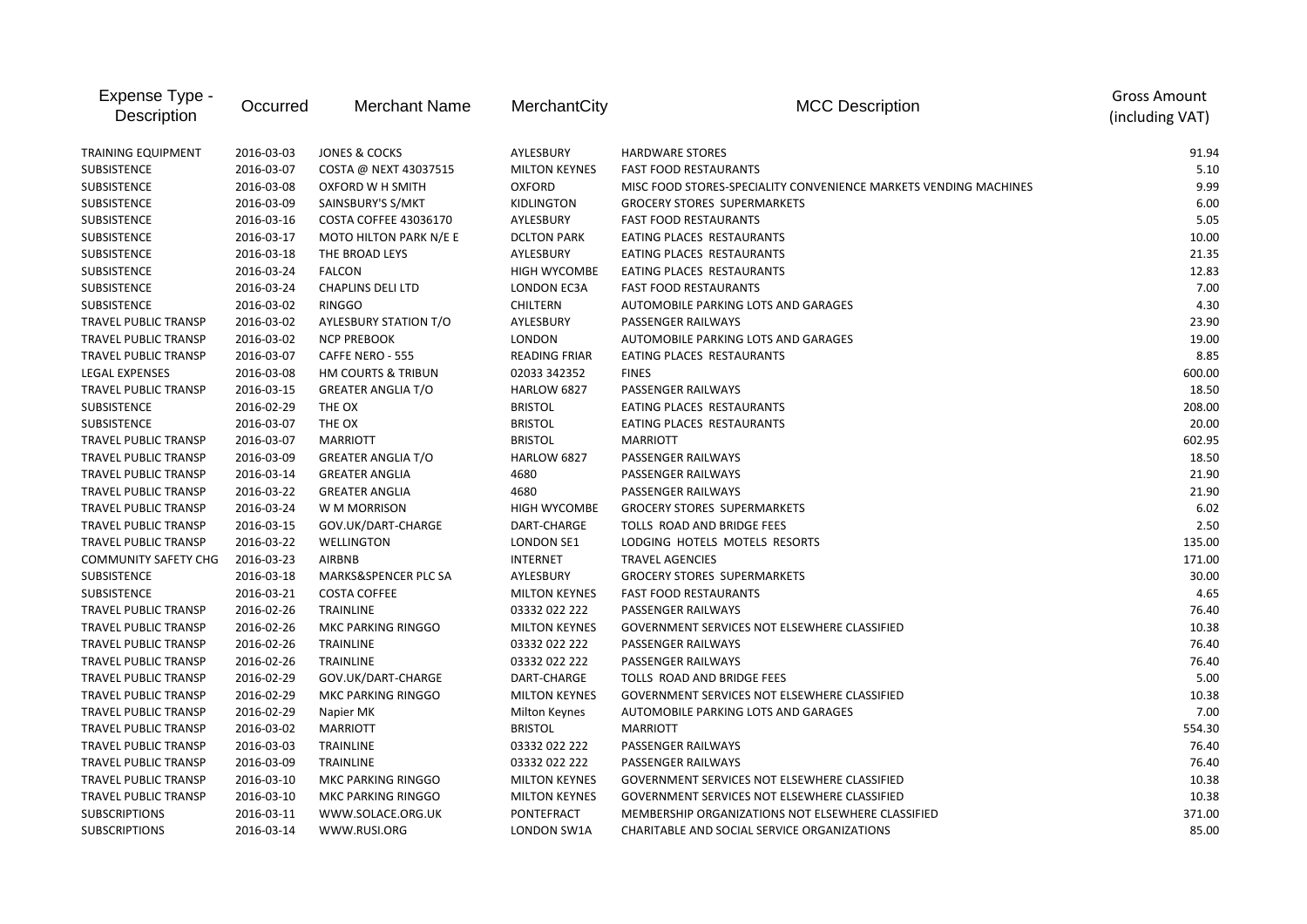| <b>TRAVEL PUBLIC TRANSP</b>     | 2016-03-14 | MKC PARKING RINGGO          | <b>MILTON KEYNES</b> | GOVERNMENT SERVICES NOT ELSEWHERE CLASSIFIED | 10.38  |
|---------------------------------|------------|-----------------------------|----------------------|----------------------------------------------|--------|
| SUBSISTENCE                     | 2016-03-14 | ROYAL SOCIETY MEDICINE      | LONDON W1G           | EATING PLACES RESTAURANTS                    | 5.00   |
| TRAVEL PUBLIC TRANSP            | 2016-03-15 | TRAINLINE                   | 03332 022 222        | PASSENGER RAILWAYS                           | 76.40  |
| SUBSISTENCE                     | 2016-03-15 | THE SWAN INN                | <b>MILTON KEYNES</b> | EATING PLACES RESTAURANTS                    | 36.55  |
| TRAVEL PUBLIC TRANSP            | 2016-03-14 | LONDON MIDLAND TIC          | <b>TRING</b>         | PASSENGER RAILWAYS                           | 36.10  |
| <b>TRAVEL PUBLIC TRANSP</b>     | 2016-03-24 | <b>TRAINLINE</b>            | 03332 022 222        | PASSENGER RAILWAYS                           | 23.92  |
| <b>TRAVEL PUBLIC TRANSP</b>     | 2016-03-09 | <b>TICKETOFFICESALE</b>     | <b>SWTRAINS WIND</b> | <b>PASSENGER RAILWAYS</b>                    | 26.30  |
| <b>RENTS &amp; HIRE OF PREM</b> | 2016-03-02 | THE KINGS HOTEL             | <b>STOKENCHURCH</b>  | LODGING HOTELS MOTELS RESORTS                | 150.00 |
| <b>TRAVEL PUBLIC TRANSP</b>     | 2016-03-03 | <b>OYSTER AUTOTOPUP</b>     | 0343 2221234         | PASSENGER RAILWAYS                           | 40.00  |
| <b>TRAVEL PUBLIC TRANSP</b>     | 2016-03-18 | WASABI WATERLOO STATIO      | <b>LONDON</b>        | EATING PLACES RESTAURANTS                    | 8.24   |
| <b>TRAVEL PUBLIC TRANSP</b>     | 2016-02-26 | <b>OYSTER AUTOTOPUP</b>     | 0343 2221234         | PASSENGER RAILWAYS                           | 40.00  |
| TRAVEL PUBLIC TRANSP            | 2016-02-29 | <b>GOURMET BURGER</b>       | <b>LONDON SE1</b>    | EATING PLACES RESTAURANTS                    | 16.15  |
| TRAVEL PUBLIC TRANSP            | 2016-03-02 | RAVELLO                     | <b>LONDON</b>        | <b>FAST FOOD RESTAURANTS</b>                 | 4.45   |
| TRAVEL PUBLIC TRANSP            | 2016-03-02 | <b>OYSTER AUTOTOPUP</b>     | 0343 2221234         | PASSENGER RAILWAYS                           | 40.00  |
| <b>TRAVEL PUBLIC TRANSP</b>     | 2016-03-03 | LONDON MIDLAND TIC          | <b>MILTON KEYNES</b> | PASSENGER RAILWAYS                           | 42.90  |
| <b>TRAVEL PUBLIC TRANSP</b>     | 2016-03-17 | LONDON MIDLAND SEL          | LONDON NW1           | PASSENGER RAILWAYS                           | 16.00  |
| SUBSISTENCE                     | 2016-03-07 | <b>BELLA ITALIA</b>         | <b>TELFORD</b>       | EATING PLACES RESTAURANTS                    | 22.45  |
| SUBSISTENCE                     | 2016-03-07 | MIMOSA RESTAURANTS          | <b>TELFORD</b>       | EATING PLACES RESTAURANTS                    | 18.40  |
| SUBSISTENCE                     | 2016-03-21 | TELFORD INTERNATIONAL CEN   | <b>TELFORD</b>       | BUSINESS SERVICES NOT ELSEWHERE CLASSIFIED   | 10.95  |
| SUBSISTENCE                     | 2016-03-22 | SAINSBURYS PETROL           | CALCOT               | SERVICE STATIONS                             | 7.20   |
| <b>COURSES &amp; CONFERENCE</b> | 2016-03-23 | PRESENTERMEDIA              | 6052742424           | MISCELLANEOUS AND RETAIL STORES              | 212.49 |
| <b>BANK CHARGES</b>             | 2016-03-22 | <b>FOREIGN EXCHANGE FEE</b> |                      | FOREIGN EXCHANGE FOREIGN EXCHANGE FEE        | 5.84   |
| PRINTING STATIONERY             | 2016-03-10 | Amazon UK Retail            | AMAZON.CO.UK         | ALL OTHER DIRECT MARKETERS                   | 16.97  |
| <b>TRAVEL PUBLIC TRANSP</b>     | 2016-03-11 | <b>INDIGO PARK SOLUTI</b>   | <b>METEOR PARKIN</b> | AUTOMOBILE PARKING LOTS AND GARAGES          | 10.50  |
| <b>TRAVEL PUBLIC TRANSP</b>     | 2016-03-22 | LONDON MIDLAND TIC          | <b>MILTON KEYNES</b> | PASSENGER RAILWAYS                           | 43.90  |
| <b>REPAIRS &amp; MAINTENANC</b> | 2016-03-17 | <b>B AND Q 1305</b>         | AYLESBURY            | LUMBER AND BUILDING MATERIALS STORES         | 74.02  |
| <b>REPAIRS &amp; MAINTENANC</b> | 2016-03-17 | <b>SCREWFIX DIRECT</b>      | AYLESBURY            | LUMBER AND BUILDING MATERIALS STORES         | 9.99   |
| <b>REPAIRS &amp; MAINTENANC</b> | 2016-03-17 | <b>B AND Q 1305</b>         | AYLESBURY            | LUMBER AND BUILDING MATERIALS STORES         | 7.99   |
| <b>REPAIRS &amp; MAINTENANC</b> | 2016-03-03 | <b>EDMUNDSON ELECTRICAL</b> | AYLESBURY            | ELECTRICAL PARTS AND EQUIPMENT               | 187.92 |
| TRAVEL PUBLIC TRANSP            | 2016-03-22 | THE CHILTERN RLYWY          | AYLEBURY 2577        | PASSENGER RAILWAYS                           | 3.70   |
| <b>TELEPHONES</b>               | 2016-03-22 | Amazon UK Marketplace       | 800-279-6620         | MISCELLANEOUS AND RETAIL STORES              | 14.99  |
| TRAVEL PUBLIC TRANSP            | 2016-03-01 | THE CHILTERN RLYWY          | AYLEBURY 2577        | <b>PASSENGER RAILWAYS</b>                    | 6.80   |
| <b>TRAVEL PUBLIC TRANSP</b>     | 2016-03-03 | THE CHILTERN RLYWY          | AYLEBURY 2577        | <b>PASSENGER RAILWAYS</b>                    | 5.00   |
| <b>TRAVEL PUBLIC TRANSP</b>     | 2016-03-15 | <b>INDIGO PARK SOLUTI</b>   | <b>METEOR PARKIN</b> | AUTOMOBILE PARKING LOTS AND GARAGES          | 10.50  |
| <b>TRAVEL PUBLIC TRANSP</b>     | 2016-03-22 | LONDON MIDLAND TIC          | <b>MILTON KEYNES</b> | PASSENGER RAILWAYS                           | 223.90 |
| SUBSISTENCE                     | 2016-03-10 | <b>CO-OPERATIVE FOOD</b>    | AYLESBURY            | <b>GROCERY STORES SUPERMARKETS</b>           | 13.40  |
| TRAVEL PUBLIC TRANSP            | 2016-03-10 | <b>TSGN</b>                 | <b>HITCHIN</b>       | PASSENGER RAILWAYS                           | 33.30  |
| <b>TRAVEL PUBLIC TRANSP</b>     | 2016-03-12 | SOUTHEASTERN WEB            | <b>LONDON</b>        | PASSENGER RAILWAYS                           | 94.50  |
| <b>OTHER EXPENSES</b>           | 2016-03-02 | ROYAL MAIL 0845606040       | <b>INTERNET</b>      | POSTAGE STAMPS                               | 2.00   |
| STAFF TRAINING FEES             | 2016-03-18 | ACCA                        | 0141 582 2000        | CIVIC SOCIAL AND FRATERNAL ASSOCIATIONS      | 98.00  |
| <b>TRAVEL PUBLIC TRANSP</b>     | 2016-03-08 | AYLESBURY STATION T/O       | AYLESBURY            | PASSENGER RAILWAYS                           | 36.40  |
| <b>COURSES &amp; CONFERENCE</b> | 2016-03-14 | WWW.PPMA.ORG.UK             | 01254 707388         | BUSINESS SERVICES NOT ELSEWHERE CLASSIFIED   | 651.60 |
| SUBSISTENCE                     | 2016-03-17 | TESCO STORES 2041           | <b>AYLESBURY 2</b>   | <b>GROCERY STORES SUPERMARKETS</b>           | 11.68  |
| SUBSISTENCE                     | 2016-03-18 | <b>OLD STAR</b>             | <b>CITY OF WESTM</b> | EATING PLACES RESTAURANTS                    | 13.00  |